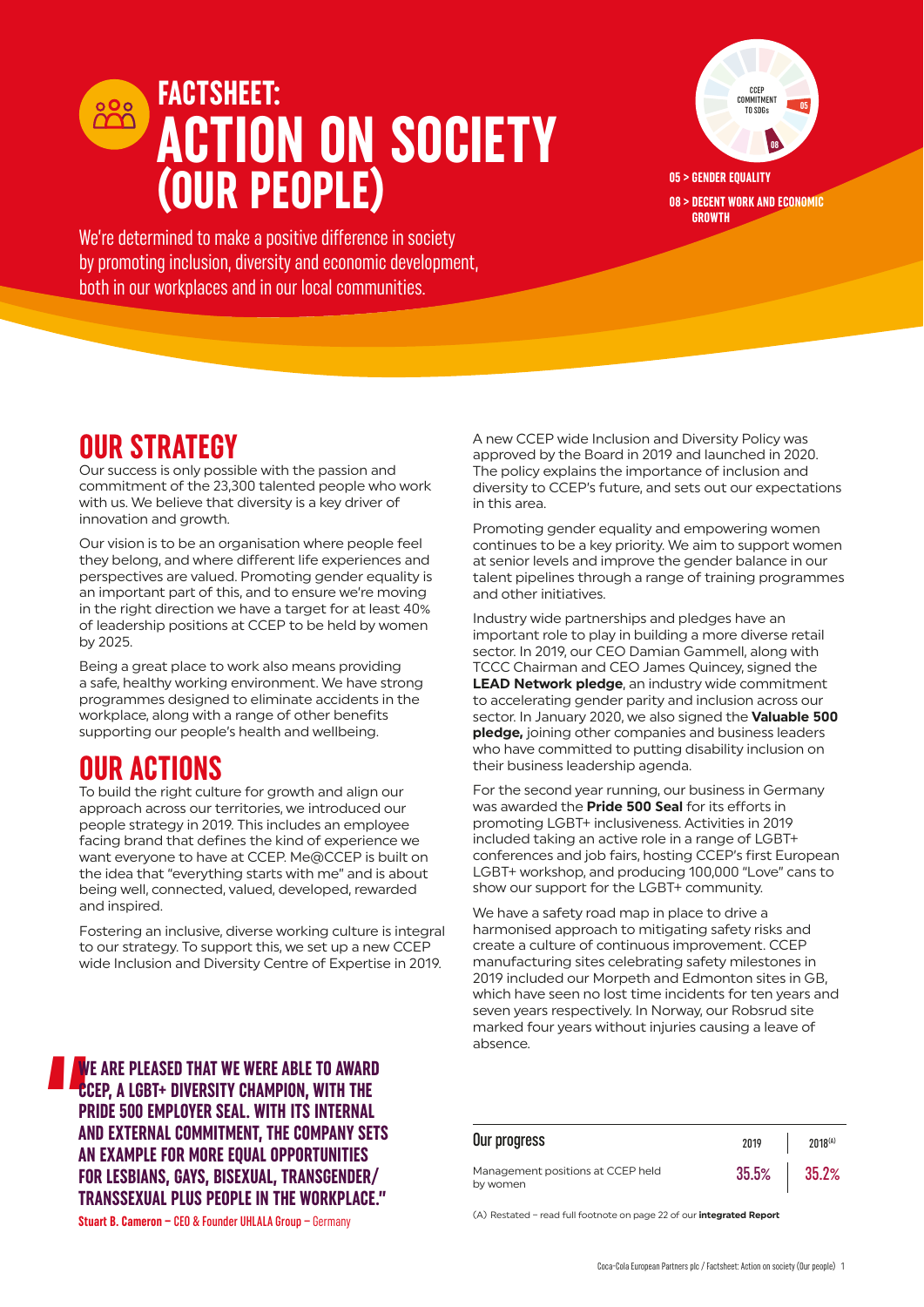We'll be a the force for good. championing inclusion and economic development in society – with our employees and our communities.

### **INCLUSION AND DIVERSITY**

### **What is CCEP's inclusion and diversity strategy?**

We aim to be an organisation where people feel they belong and where our inclusive culture drives innovation and performance, creating a trusted and successful business that our colleagues, customers and communities admire and support.

Inclusion and diversity is a cornerstone of our new people strategy. We believe that encouraging diversity of ideas, thinking and experience leads to better ways of working and better business results. We're committed to building a diverse workforce and encouraging an inclusive culture. This covers all areas of diversity, including gender, culture and heritage, multi generations, LGBT+ and disability.

A new CCEP wide Inclusion and Diversity Policy was approved by the Board in 2019. It explains the importance of inclusion and diversity to CCEP's future, and sets out our expectations in this area.

Improving gender balance at CCEP is an important part of our overall diversity strategy. We have set a target of ensuring that at least 40% of management positions (middle management and above) are held by women by 2025 – with a longer-term goal of having equal representation at management levels at both CCEP and The Coca-Cola Company (TCCC). In 2019, 35.5% of management positions at CCEP were held by women.

### **What progress have you made in 2019?**

Becoming an inclusive and diverse company has been an objective since CCEP was established, and we have taken some important steps. We built awareness about the value and importance of inclusion and diversity, audited gender pay equity across all markets and have taken action where needed. We developed transparent people data, with monitoring and reporting of gender diversity in our countries and functions.

To build the right culture for growth and align our approach across our territories, we introduced our new people strategy in 2019. This includes an employee facing brand that defines the kind of experience we want everyone to have at CCEP. Me@CCEP is built on the idea that "everything starts with me" and is about being well, connected, valued, developed, rewarded and inspired.

### **Why is a diverse workforce and inclusive culture important for CCEP?**

Fostering a diverse workforce and an inclusive culture has many advantages for our business.

Firstly, it helps us attract and retain the best people. Promoting diversity ensures that we recruit and develop the talent we need to succeed, regardless of gender, background or any other reason not related to performance. It also ensures that CCEP is a welcoming, stimulating and rewarding place to work.

We also know that diverse teams are more creative and innovative. Teams composed of people with varied perspectives and experiences bring more to the table, and are better attuned to the unmet needs of customers and consumers like themselves.

Finally, a more diverse workforce will also help us in our commercial operations. We know that our customers and consumers are from increasingly diverse backgrounds. To serve them effectively, it's essential that our people reflect this diversity.

### **Who is accountable for diversity at CCEP, and how do you measure progress?**

In 2019, we set up a new CCEP wide Inclusion and Diversity Centre of Expertise reporting to our Chief People and Culture Officer. The centre develops CCEP wide inclusion and diversity priorities, associated plans and measures progress. It provides subject matter expertise to the local leadership teams responsible for implementing the inclusion and diversity plan at a local level and works with local inclusion and diversity champions to ensure our focus and delivery remains on track.

The Inclusion and Diversity Centre of Expertise is overseen by the Executive Leadership Team (ELT) which is responsible for agreeing on priorities, plan and approach. The ELT delegates authority to our Centre of Expertise for the delivery of the plan and signs off on external legal and/or regulatory reporting. They also function as an escalation point to help resolve any issues.

Our Chief People and Culture Officer reports back to the Board which holds the ELT accountable for the delivery of the plan.

A detailed inclusion and diversity scorecard allows us to measure and benchmark progress. Every quarter, our ELT reviews the progress of each business unit and function against its inclusion and diversity action plans. In addition, each member of our ELT has their own performance objectives.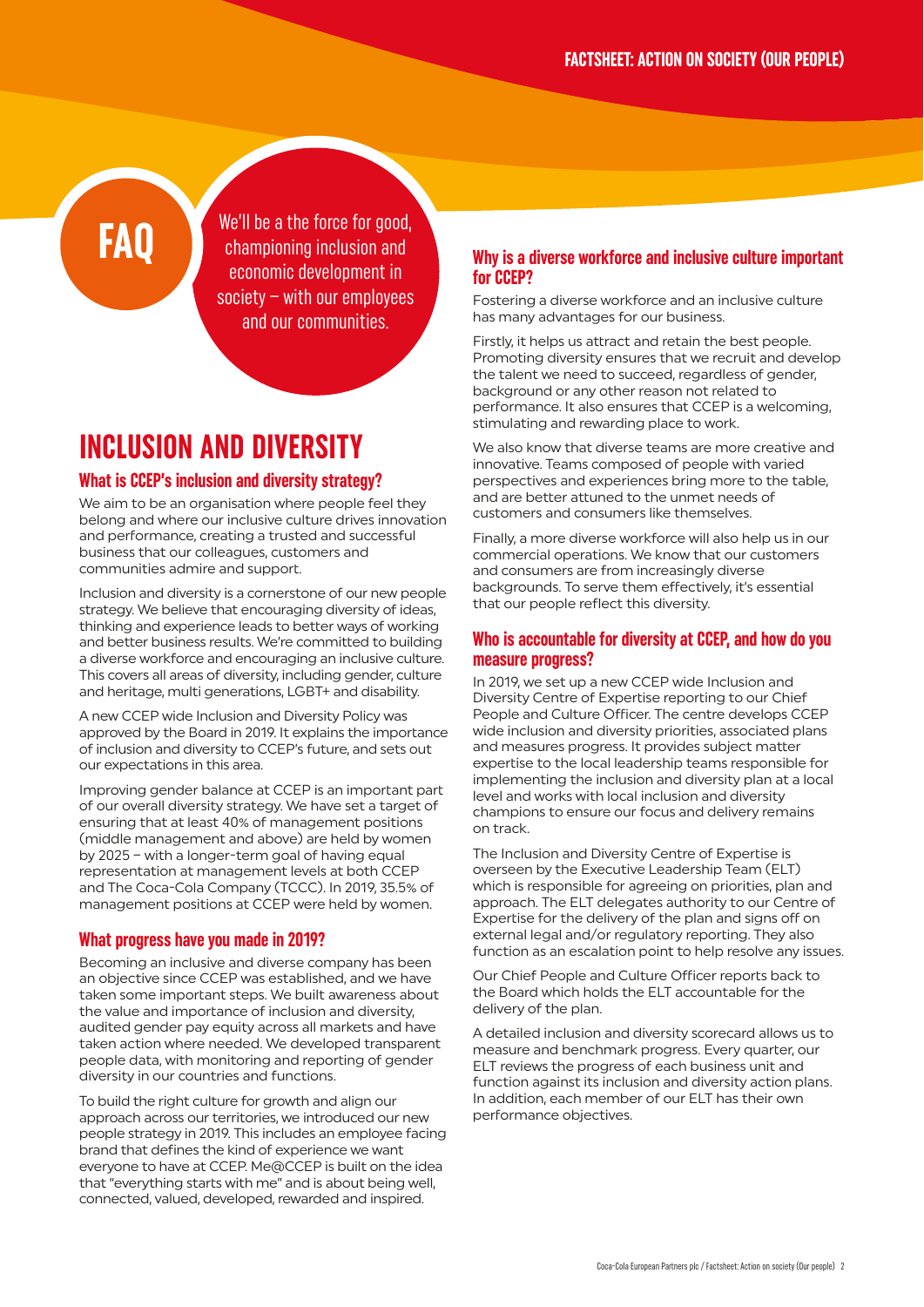### **What are you doing to promote diversity within your recruitment process?**

To ensure a sustainable pipeline of diverse talent for our business, we have a range of programmes and activities to promote inclusion and diversity at every stage of the candidate and employee journey through the organisation, from recruitment and apprenticeships to training, development and progression. These activities are supported by clear inclusion and diversity policies.

In 2019, we conducted a survey to gain additional insight into why some women leaders leave, how we can attract more ethnic-minority talent and how can we make it easier for differently-abled people to work at CCEP.

In addtion, we modified our talent attraction and recruitment processes to increase our chances of getting the best and diverse candidates, with a target of a 50:50 gender split for final interviews.

We also require our recruitment firms to provide better gender balanced candidate shortlists, to use diverse interviewing panels, to use talent mapping for external female talent and to review our job adverts to ensure they use inclusive language.

### **What other work are you doing to develop a pipeline of diverse talent?**

We're also seeking to build pipelines of female talent in areas of the business where traditionally it has been hardest to attract women, through a number of partnerships and programmes.

Data from Statistics Norway show that science is male dominated. In 2019, we hosted an Engineering Challenge at our manufacturing site in Robsrud in Oslo in partnership with the municipality of Skedsmo, to encourage more girls to specialise in STEM subjects and pursue careers in science and engineering. 24 female students received various practical tasks, challenges, a guided tour at our site and interacted with female employees working in an engineering environment.

We continued our partnership with **[JUMP](http://jump.eu.com/)**, an organisation working for greater female representation in the workplace in Belgium. On International Women's Day in 2019, we again sponsored JUMP's Woman at Work award, which recognises Belgian leaders and companies making progress in gender balance and equality.

In 2019, we sponsored the SHE Community Conference, in Oslo, Europe's largest gender diversity conference. The event featured many lectures and was a great inspiration for those male and female employees who attended the conference. Sol Daurella, our Chairman, delivered a speech about the importance of 'belonging'.

### **How are you increasing female representation at management and leadership levels?**

We build our female leadership pipeline through Women in Leadership, a series of training and mentoring programmes supporting the professional development of our female employees at different stages of their careers.

For example, the series includes Connect to Grow, a mentoring programme aimed at senior managers, associate directors and directors. Connect to Grow supports our talented women leaders to achieve their potential by partnering them with experienced leadership mentors, and building their connections across the business. Since its launch in 2017, 20 women have taken part in the programme.

Other programmes in the series include Leading with Purpose, which gives leadership training to women in their midcareers, and the Signature Programme, which helps our senior leaders build contacts across different industries. We have launched a new internal recruitment programme called Hiring Manager Excellence which trains managers in recognising unconscious bias and mitigating against it during the recruiting process.

In Germany, different training and coaching programmes were implemented in order to address gender balance to further empower female leadership, for example the "Girls' Day" and "Leading with Purpose".

### **What role do employee networks play in promoting diversity across the business?**

Recent years have seen the emergence of a number of employee networks dedicated to gender and other forms of diversity and inclusion.

The Women's Network groups across our territories promote gender diversity awareness, encourage personal development and act as a platform for communication and networking both internally and externally. For example, in Sweden we have established Malala – a network giving women and men in our supply chain a platform to share their experiences. The network also supports our broader ambition to increase the proportion of women working in our supply chain.

In 2019, our Chairman Sol Daurella supported the launch of the Women's Network in Spain and Portugal. Approximately 240 woman from Supply Chain, Commercial teams and supporting functions took part in multiple network sessions focusing on STEM subjects. Our aim in 2020 is to expand these networks and also include men.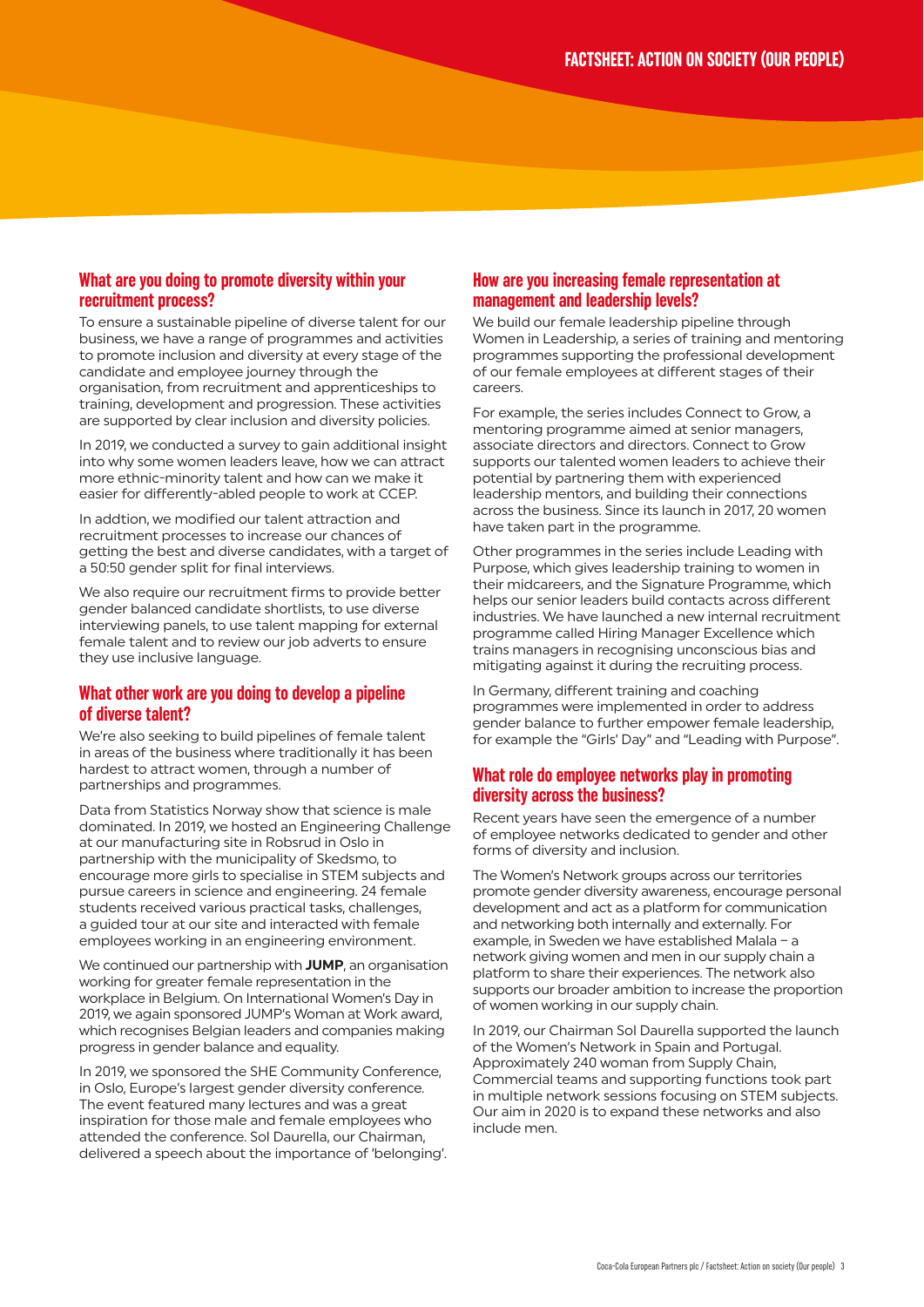In GB, we have an active network of over 125 #JustBe Inclusion Ambassadors who have increased our focus on broader inclusion activities across all functions. They are challenged to support the creation of an Inclusive Culture where our employees can 'Be Yourself, Be Valued, Belong'. At CCEP we focus on five key diversity areas and our #JustBe ambassadors activate across all of these areas locally. They work with local leaders to run inclusion sessions, communication campaigns and activate diversity initiatives throughout the year across a range of topics such as Mental Health, International Women's & Men's Day, Pride, Neurodiversity and many more. In 2019, our LGBT+ Friends action group working with #JustBe activated Pride bigger and better than ever before with many colleagues taking part in Pride marches across the UK and showing our support for the LGBT+ community across all of our sites and offices.

In Germany, the Rainbow Network provides networking opportunities and raises awareness of LGBT+ issues. Activities in 2019 included taking an active role in a range of LGBT+ conferences and job fairs, hosting CCEP's first European LGBT+ workshop, and producing 100,000 "Love" cans to show our support for the LGBT+ community.

### **Do you engage in external partnerships to support diversity?**

Industry wide partnerships and pledges have an important role to play in building a more diverse retail sector.

In 2019, our CEO Damian Gammell, along with TCCC Chairman and CEO James Quincey, signed the **[LEAD](https://www.lead-eu.net/sponsor-spotlight-2019-coca-cola-european-partners/)  [Network pledge](https://www.lead-eu.net/sponsor-spotlight-2019-coca-cola-european-partners/)**, an industry wide commitment to accelerating gender parity and inclusion across our sector. In January 2020, we also signed the **[Valuable 500](https://www.cocacolaep.com/media/news/2020/coca-cola-european-partners-joins-disability-inclusion-campaign-the-valuable-2/)  [pledge](https://www.cocacolaep.com/media/news/2020/coca-cola-european-partners-joins-disability-inclusion-campaign-the-valuable-2/)**, joining other companies and business leaders who have committed to putting disability inclusion on their business leadership agenda.

For the second year running, our business in Germany was awarded the Pride 500 Seal for its efforts in promoting LGBT+ inclusiveness.

### **WELLBEING AND SAFETY**

#### **What is CCEP's employee wellbeing and safety strategy?**

At CCEP we believe all injuries are preventable and that no task is so important that it can't be done safely. This underpins our belief that everyone has the right to go home safely, and together we make it happen.

We are committed to providing our employees with a safe and healthy work environment that safeguards their mental and physical wellbeing. To support this objective, we have a strong health and safety programme in place to drive a harmonised approach to mitigating safety risks and create a culture of continuous improvement.

### **How does CCEP encourage behaviours which lead a safe work environment?**

All CCEP employees must keep themselves, their colleagues and others safe by using their common sense, following the relevant policies, procedures and processes that are in place to mitigate foreseeable risk at all times. We are working to achieve world-class safety standards across our business. We're committed to achieving year-on-year reductions in workplace accidents, with the ultimate goal of zero incidents in the workplace.

If anyone becomes aware of any activity, situation or behaviour that could compromise the physical or mental wellbeing of another person, they are encouraged to take action immediately and ensure that the person concerned and others involved are aware. Any harm avoided must be reported to a member of the CCEP management team immediately.

Managers have a particular responsibility to ensure that workplaces, processes and equipment are kept safe, that they consider the physical and mental wellbeing of their teams as paramount and that they encourage and demonstrate by their behaviour that health, safety and wellbeing come first above all other considerations.

In cases where employees are injured or have other mental or physical health issues during employment with CCEP, we make reasonable adjustments to their duties and working environment to support their recovery and continued employment.

### **How does CCEP encourage behaviours which lead to good mental health?**

We also support our employees' health and wellbeing through a range of benefits and other programmes.

We communicate clear expectations and role descriptions and provide constructive and appreciative feedback. Managers have to ensure that workloads enable employees to do their best and are not overwhelming or under-demanding. We offer flexible working where possible, respecting the right of employees where appropriate to work or to be disconnected outside of their regular working hours.

### **How did CCEP perform in 2019?**

In 2019, our lost time incident rate (LTIR) was 1.07 per 100 full time equivalent employees across our whole business, compared to 1.14 in 2018. Overall, our LTIR has reduced by 32% since the formation of CCEP in 2016. This result was achieved through investing in our people, work equipment and infrastructure.

In 2019, our total incident rates (TIR) was 1.51 per 100 full time equivalent employees across our whole business, compared to 1.79 in 2018.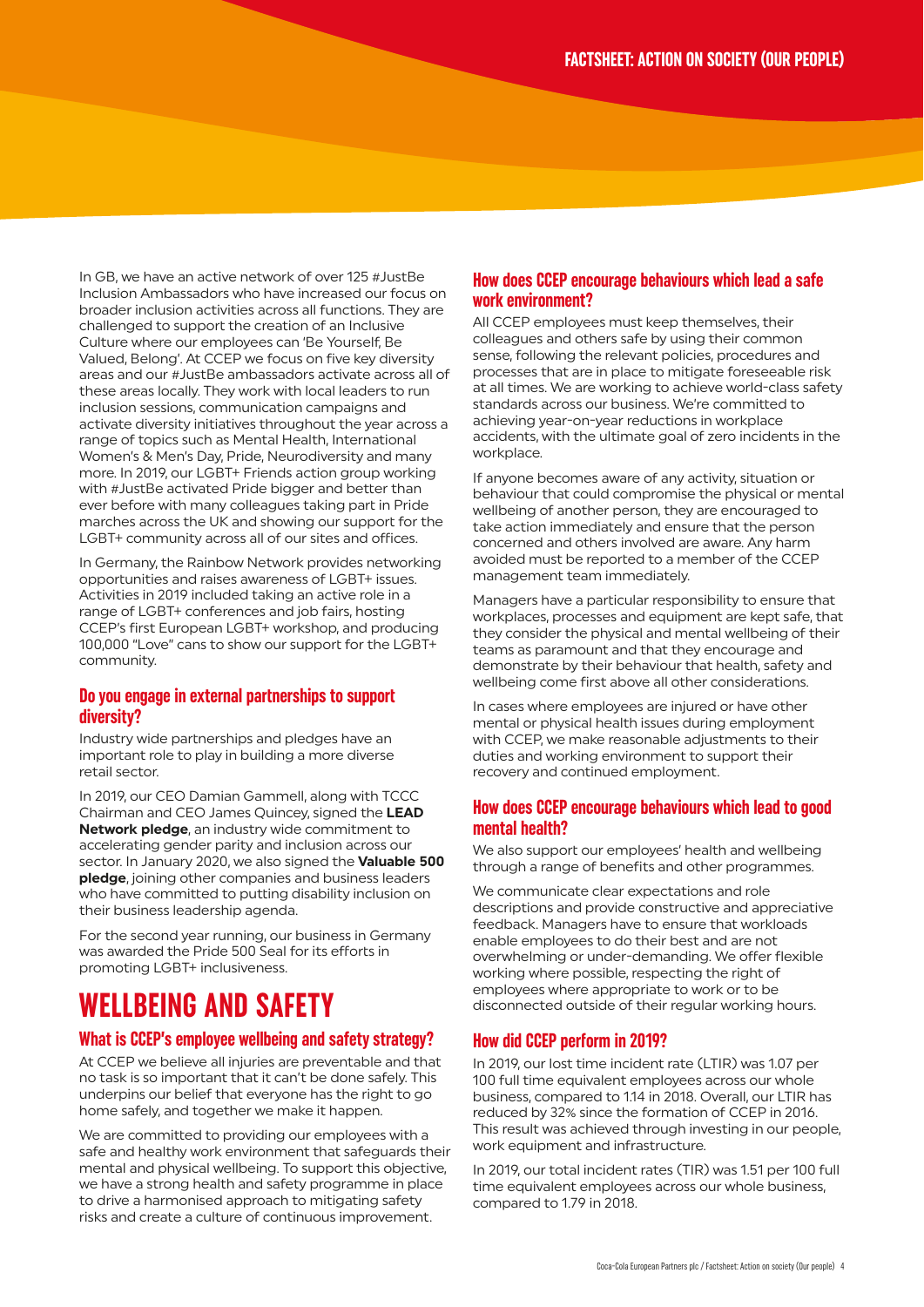CCEP manufacturing sites celebrating safety milestones in 2019 included our Morpeth and Edmonton sites in GB, which have seen no lost time incidents for ten years and seven years respectively. In Norway, our Robsrud site marked four years without injuries causing a leave of absence.

### **How does CCEP manage and measure safety performance?**

CCEP has a number of integrated management systems and programmes in place to measure and manage our safety performance.

In 2018, we updated our methodology for tracking and managing safety performance to show us more clearly how and why incidents are occurring. For example, we now use total incident rates (TIR) as a key performance indicator, instead of lost time incident rates (LTIR). With TIR, any incident leading to an injury that requires medical treatment is counted in the overall rating.

In 2019, we continued to take a number of steps to improve our safety management systems. These included the development of a harmonised set of key safety leading indicators to pro-actively measure safety performance, the design of a safety induction programme for new employees, the conclusion of our core five training modules and the introduction of new work wear.

During the year, we launched a contractor management system across all our territories. Under the new system, all contractors are required to pass a risk-based assessment before they are permitted to work at CCEP sites. We also completed a safety maturity profile assessment for all our manufacturing sites.

In 2019, all our manufacturing sites and all our regional distribution centres were certified to Occupational Health and Safety management system OHSAS 18001.

### **What investments is CCEP making in workplace safety?**

In 2019, CCEP approved an investment of €10.9 million for safety projects. The investment will be used to upgrade and improve workplace equipment and infrastructure, including upgrading machinery safeguarding, improving loading bay safety, segregating people from vehicles and reducing noise levels.

### **TRAINING AND DEVELOPMENT**

### **How do you support your employees' professional development?**

Across our business, we have a number of training programmes and systems to support our employees and develop talent at every level of our organisation. These include our Accelerate Performance working sessions, as well as tools to identify talent and growth potential among our employees.

In 2019, we introduced several new training and development tools as part of Me@CCEP. These include MyPerformance@CCEP, a mobile and online personal growth app that brings together everything our people need to know about their objectives, feedback and development in one place.

Our training programmes support our people at every stage in their careers, from the moment they join CCEP onwards. Programmes designed for new employees include our Red University in Belgium, a series of training sessions designed to give newcomers a complete understanding of our brands and products.

Our learning platform called Juice offers short training videos, guides and other online tools covering a wide range of subjects, from time management to team building. Available on any device, Juice gives all our employees a way to learn at their own pace, whenever they like.

### **PAY AND BENEFITS**

### **What benefits does CCEP offer to employees?**

Along with a regular salary in line with market rates, benefits are available to all our employees. These vary according to the employee's country and level in the organisation. They include medical or dental insurance, life insurance, eyecare vouchers, holiday time and leave packages to cover sickness, the birth of a child, bereavement or a long-term illness in the family.

Depending on the country, level and grade, pension plans and share purchase plans are also offered to our employees. Around two thirds of our employees participate in annual variable remuneration plans. We offer a consistent annual bonus plan to around 5,000 people across the organisation (around 20% of the total population). In addition, sales incentive plans are operated for around 20% of our people and a further 25% participate in more local incentive plans. We operate a Long-Term Incentive Plan for around 250 people who occupy the most senior roles in the business which now includes a sustainability metric with a 15% weighting focusing on the reduction of greenhouse gas emissions across our value chain.

### **How do you work to develop pay equity?**

CCEP is an equal opportunities employer. We make decisions about recruitment, promotion, training and other employment issues solely on the grounds of individual ability, achievement, expertise and conduct. We don't discriminate on the basis of gender, gender identity, race, colour, religion, ethnicity, cultural heritage, age, social background, mental or physical ability or disability, national origin, sexual orientation or any other reason not related to job performance or prohibited by applicable law.